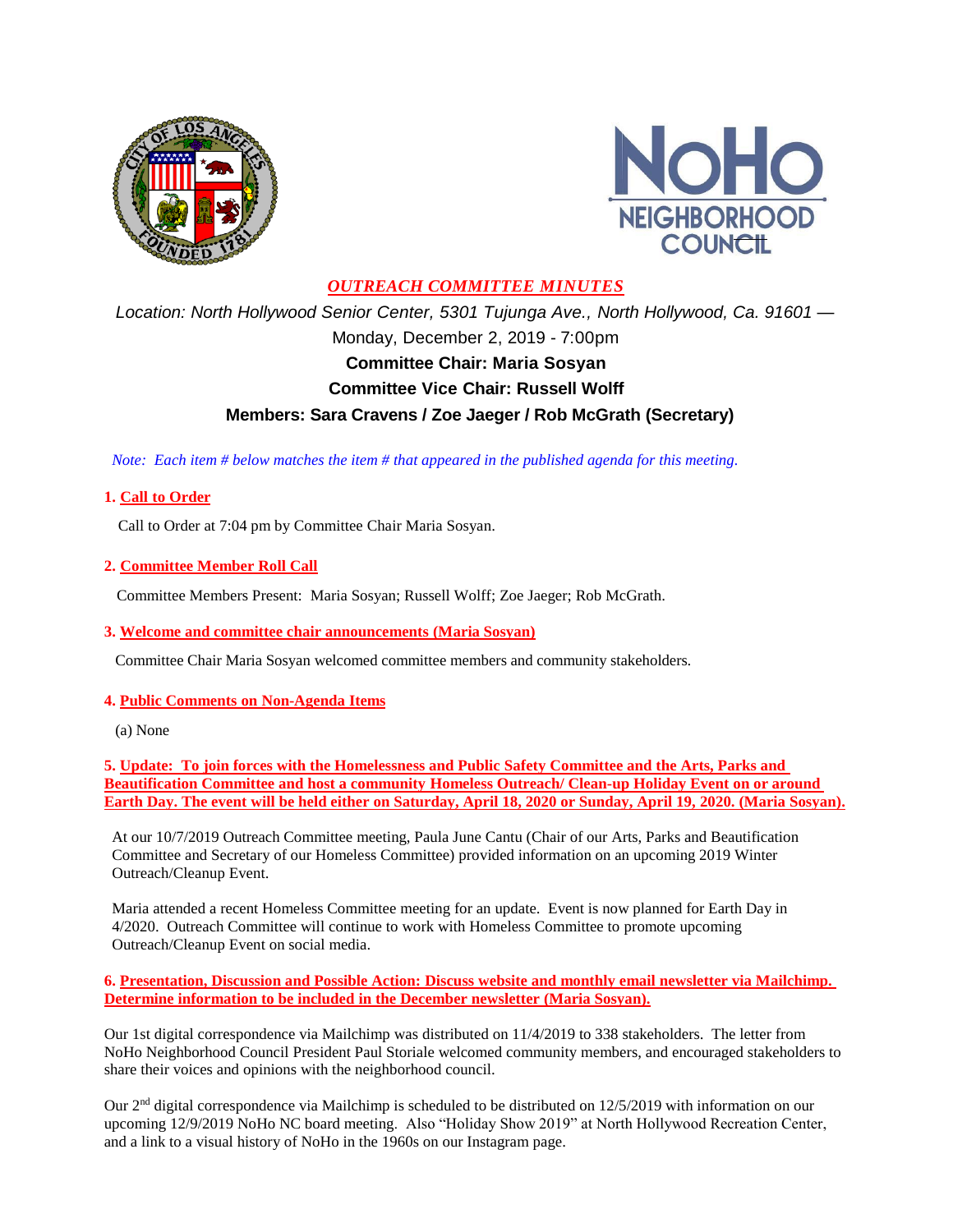**7. Presentation, Discussion and Possible Action: Approve \$1000 for small tote bags with the NoHo Neighborhood Council logo for promotional events (Maria Sosyan / Russell Wolff).**

At our 11/4/2019 Outreach Committee meeting, Rob suggested a NoHo Neighborhood Council small tote bag as a possible giveaway at upcoming events, and shared a draft of suggested tote bag artwork using our NoHo NC logo, social media contacts, and the slogan "Engage • Educate • Empower." Maria researched local vendors with pricing around \$1 per tote bag.

*Motion to amend "Up to \$1000" brought by Maria; Seconded by Russell. Vote: (3-0-0) Motion Passes [Sosyan; Wolff; McGrath]*

*Motion brought by Russell; Seconded by Zoe. Vote: (3-0-0) Motion Passes [Sosyan; Wolff; McGrath] (to board).*

**8. Update and Discussion: NoHo Community Mixer to be held in January 2020. Discussion on event ideas and venues. (All).**

Prior NoHo Neighborhood Council Community Mixers held on 6/17/2017 at Groundwork Coffee, and on 12/9/2018 at NoHo Plaza on Lankershim Boulevard near Magnolia. 2020 mixer to be held in mid-to-late January with catered food and beverages.

At our 9/3/19 Outreach Committee meeting, we discussed our goal to raise awareness of NoHo Neighborhood Council, and encourage interaction between NoHo NC board members and stakeholders.

At our 11/4/19 Outreach Committee meeting, we continued to look at locations for our community mixer (possible dates are Saturday 1/18 or 1/25 in mid-afternoon). Additional discussion at upcoming Outreach Committee meetings. Russell offered to DJ the event. Rob suggested a NoHo NC tote bag as a possible giveaway at the event.

At our 12/2/19 meeting, Maria presented an outline for the "2020 NoHo NC Community Mixer" (see attached). We will continue to discuss at our January committee meeting, and plan to present at our  $1/13/2020$  board meeting.

**9. Presentation, Discussion, and Possible Action: Determine if there are scheduling conflicts with the January Outreach Committee meeting due to the winter holidays and if there is a need to reschedule the meeting (Maria Sosyan).**

We agreed to hold our next Outreach Committee meeting on our regular meeting date of  $1/6/2020$ .

#### **10. Review and approve November meeting minutes (Maria Sosyan).**

11/4/2019 Outreach Committee meeting minutes reviewed and approved.

*Motion brought by Russell; Seconded by Maria. Vote: (4-0-0) Motion Passes.*

#### **11. Committee Announcements (All).**

- (a) At our 11/4/2019 Outreach Committee meeting, DONE advised that it is okay for us to create and distribute "Certificates of Appreciation" to award to stakeholders, non-profits, and others, who make a contribution to our NoHo community. At our 12/2/2019 meeting, Rob shared a sample "fillable" PDF certificate for each NoHo Neighborhood Council committee chair to be distributed in Q1-2020. We also have watermark stationery, so that each committee chair may print certificates for committee use. We plan to present at our 1/13/2020 board meeting.
- (b) After committee discussion on 11/4/2019, Rob was asked to send draft of 2020 online survey questions for stakeholder feedback on issues of concern to Maria to forward to Paul for his help with our online survey. Draft of "20 Questions for 2020" sent to Maria on 11/8/2019 by Rob, and forwarded to Paul for his review.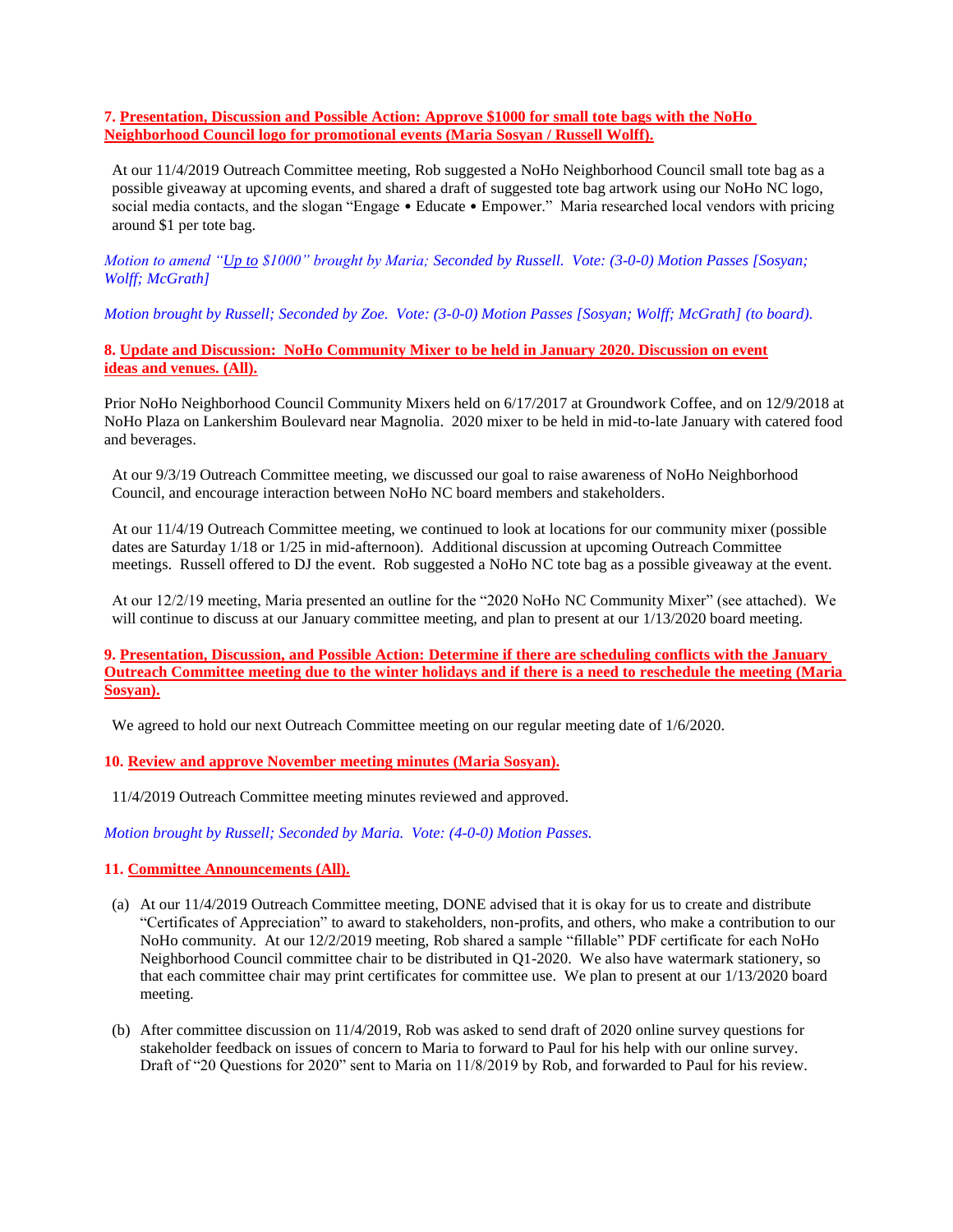(c) Rob shared a brief update on our neighborhood council usage of Nextdoor. NoHo NC had -2- Nextdoor postings in 9/2019; -7- Nextdoor postings in 10/2019; -11- Nextdoor postings in 11/2019 including meeting agendas, articles, and community impact statements.

Current Average # of "Impressions" per NoHo Neighborhood Council posting including unique views, clicks, and opens  $= 530$ .

For board and committee meeting agendas, current average # of "Impressions" =  $491$ ; For news articles, current average  $\#$  of "Impressions" = 535; For community impact statements, current average  $\#$  of "Impressions" = 613.

During past 3-months, we are the only neighborhood council to post community impact statements on Nextdoor.

#### **12. Meeting Adjourned**

Meeting was adjourned at 7:50 pm by Committee Chair Maria Sosyan. Next Outreach Committee Meeting is scheduled for 1/6/2020 at 7:00 pm.

*The goals of the NoHo Neighborhood Council Outreach Committee include (1) To inform stakeholders about meetings and community projects; (2) To interact with stakeholders at events and learn more about their concerns; and (3) To encourage active participation from stakeholders who live, work, or have an interest in the NoHo neighborhood.*

#### THE FOLLOWING IS IN REGARDS TO ALL BOARD MEETINGS AND COMMITTEE MEETINGS

**REMOVAL WARNING:** ANY PERSON WHO INTERFERES WITH THE CONDUCT OF A NEIGHBORHOOD COUNCIL MEETING BY WILLFULLY INTERRUPTING AND/OR DISRUPTING THE MEETING IS SUBJECT TO REMOVAL. A PEACE OFFICER WILL BE REQUESTED TO ASSIST WITH THE REMOVAL BY THE NEIGHBORHOOD COUNCIL. ANY PERSONS WHO RESISTS REMOVAL BY A PEACE OFFICER IS SUBJECT TO ARREST AND PROSECUTION. Penal Code Section 403, Penal Code Section 602.1(b)

**PUBLIC INPUT AT ALL MEETINGS** – The public is requested to fill out a "Speaker Card" to address the Board on any agenda item before the Board takes an action on an item. Comments from the public on agenda items will be heard only when the respective item is being considered. Comments from the public on other matters not appearing on the agenda that are within the Board's jurisdiction will be heard during the General Public Comment period. Please note that under the Brown Act, the Board is prevented from acting on a matter that you bring to its attention during the General Public Comment period; however, the issue raised by a member of the public may become the subject of a future Board meeting. Public comment is limited to 1 minute per speaker, unless adjusted by the presiding officer of the Board.

**PUBLIC POSTING OF AGENDAS** – NoHo NC agendas are posted for public review as follows: North Hollywood Regional Library - 5211 Tujunga Ave. North Hollywood, Ca. 91601 Senior Citizens Center - 5301 Tujunga Ave. North Hollywood, Ca. 91601 www.NoHoNC.org

You can also receive our agendas via email by subscribing to L.A. City's Early Notification System at http://www.lacity.org/government/Subscriptions/NeighborhoodCouncils/index.htm

**THE AMERICAN WITH DISABILITIES ACT** - As a covered entity under Title II of the Americans with Disabilities Act, the City of Los Angeles does not discriminate on the basis of disability and, upon request, will provide reasonable accommodation to ensure equal access to its programs, services and activities. Sign language interpreters, assistive listening devices and other auxiliary aids and/or services, may be provided upon request. To ensure availability of services, please make your request at least 3 business days (72 hours) prior to the meeting you wish to attend by contacting Paul Storiale, Board President, via email paulstoriale@nohonc.org

**PUBLIC ACCESS OF RECORDS** – In compliance with Government Code section 54957.5, non-exempt writings that are distributed to a majority or all of the board in advance of a meeting may be viewed at our website: NoHoNC.org or at the scheduled meeting. In addition, if you would like a copy of any record related to an item on the agenda, please contact Paul Storiale, Board President, via email paulstoriale@nohonc.org

**RECONSIDERATION AND GRIEVANCE PROCESS** – For information on the NoHo NC process for board action reconsideration, stakeholder grievance policy, or any other procedural matters related to this Council, please consult the NoHo NC Bylaws. The Bylaws are available at our Board meetings and our website www.NoHoNC.org.